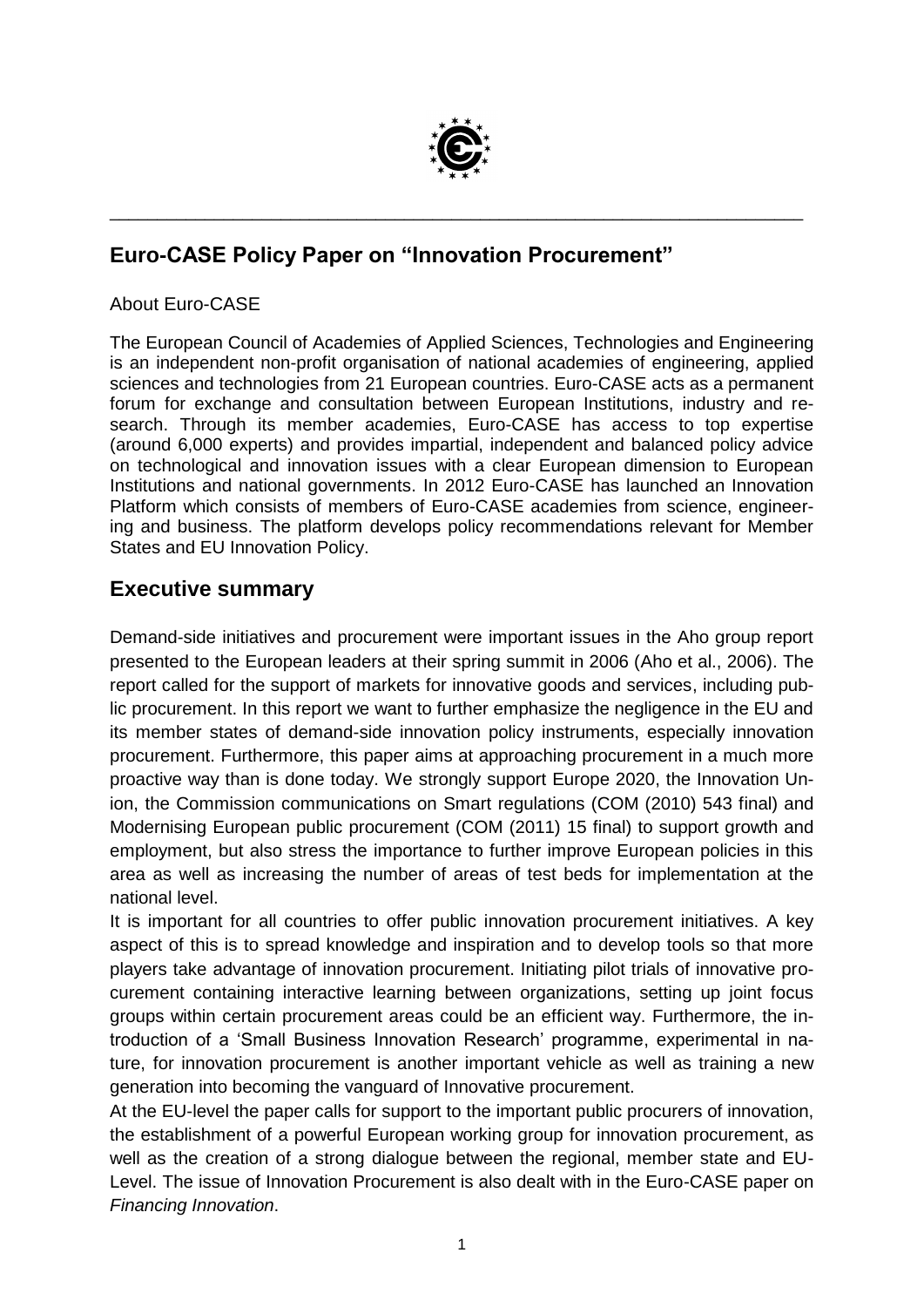### **Introduction of the policy context**

In recent years the concept of demand-driven innovation processes has increasingly come into focus within the discussion on how Europe can become more innovative1-7. Applied to the public sector, they come in slightly different flavours with names like technology procurement, catalytic procurement, pre-commercial procurement and innovationfriendly procurement, but all have a common aim in driving for a more daring and creative collaboration between government agencies, national, regional and local authorities and innovative companies. By 'Innovation procurement' we mean the procurement of prior unknown solutions to a defined problem or the need for a solution that is not yet established on any market.

The Innovation Union flagship initiative highlights the need for Europe to develop a distinctive approach to innovation built on its unique set of values. Horizon 2020 takes a broad approach to innovation that is not limited to bringing new products to the market, but also covers processes, systems or other approaches, including by recognising European strengths in design, creativity, services and the importance of social innovation8. Funding for these activities will be meshed with the support for research and technological development. Stronger support will be given to the market take-up of innovation, including by the public sector. This will include more proof-of-concept, piloting and demonstration. It will involve a better use of the potential of research infrastructures, as well as setting technical standards, shaping innovation procurement and strengthening loan and equity financing.

The concept of innovation procurement has received considerable attention in the OECD and EU. In fact, the debate on Innovation procurement has been largely driven by the European Commission in recent years. In many countries across Europe the rhetoric on the importance of public innovation procurement is visible but there is still a strong confusion on the instruments, one of the main challenges being the question of responsibility for implementation of public innovation procurement schemes (vertical and/ or horizontal). A manifest demand for new solutions to specific problems is often the basis for commercially successful innovation processes. Both the EU Strategy Innovation Union and the next Framework Programme Horizon 2020 emphasize various forms of activities around innovation procurement. This requires new categories of participants, mainly from the public sector. The EU's procurement regulations already include the principal option for strategic procurement, meaning that there are in fact no legal obstacles. However, the interpretations and applications of procurement and competition regulations - the oldfashioned attitudes - towards the procurement process in the member states have a restrictive and detrimental effect.

Public procurement of innovative goods is part of the portfolio of political demand side measures. Figure 1 below shows the broad spectrum of public measures to support the supply and demand side of innovations. While supply side measures include traditional forms of financial support for R&D but also more service oriented measures, demand driven policies are often less tangible. Uncertainty of demand and of market conditions are highly relevant barriers for innovation for which the state may (or should) act as a facilitator. There are several justifications for the state to engage in demand driven policies:

Genuine market and system failures on the demand side (information asymme-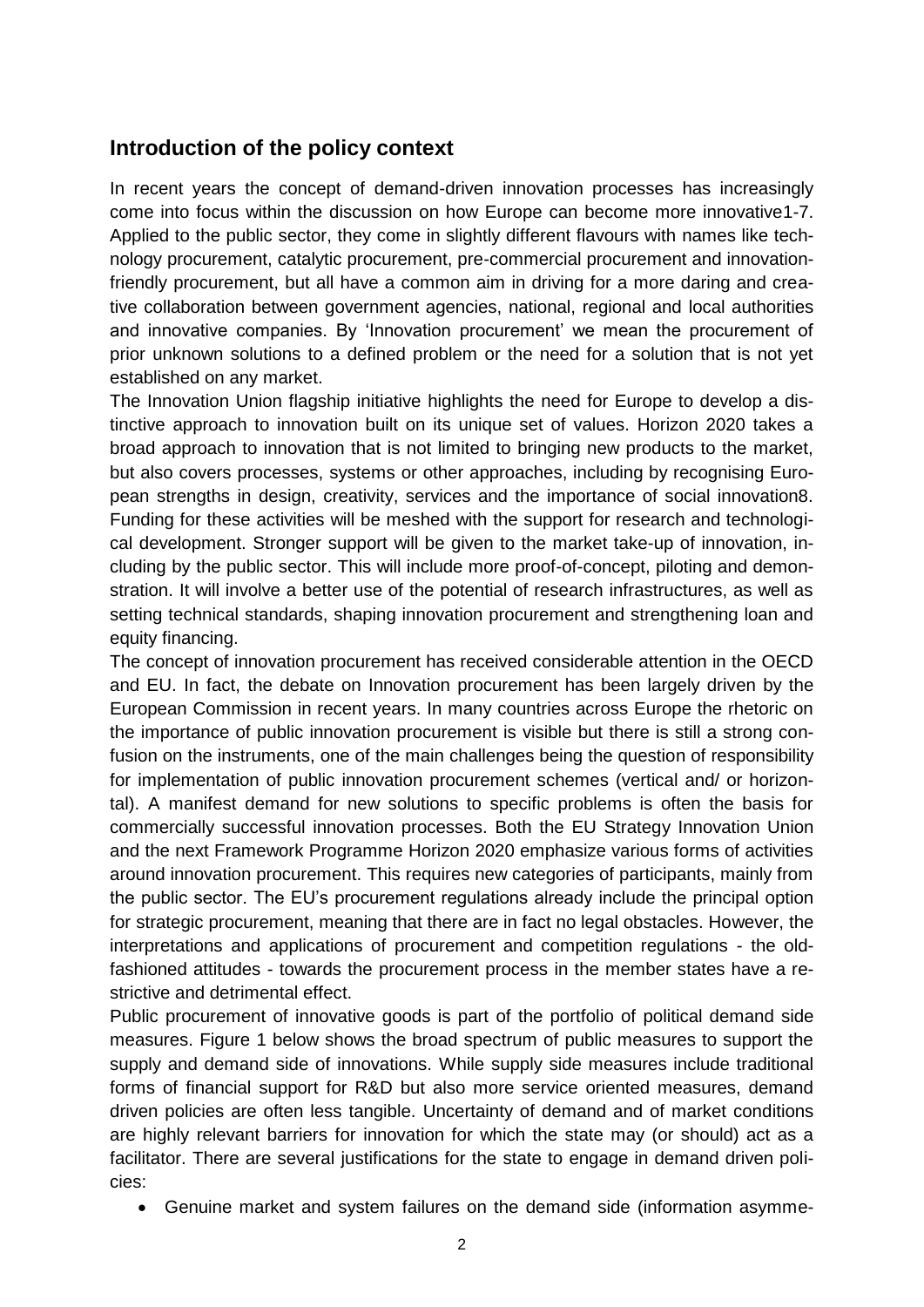tries, lack of interaction, disadvantage for early users, lack of capability of using new technologies, path dependencies)

- Specific public sector needs (making the public sector more effective and efficient, contribute to sectoral goals = eco-innovation)
- Support to local industry, growth and localization policies (support local producers, may trigger lead markets, dominant design, scale/scope advantages, etc.)



Figure 1: Taxonomy of Public Supply and demand side measures

Source: Edler, J. & Georghiou, L. (2007): Public procurement and innovation – Resurrecting the demand side. Research Policy 36.

Procurement today is often designed so that it inhibits the development of new effective and durable solutions; there is a market failure. On one hand, the demand is not able to encourage the market to answer to its needs: it is not giving the right signals. On the other hand, the offer is not known. Generally speaking, public intervention in the process of innovation (= public innovation policy) should be pursued only if private organizations and the market exchange mechanism cannot automatically achieve the objectives.

This paper aims at approaching procurement in a much more proactive way than is done today and both on a European as well as a member state's scale. This paper strongly supports Europe 2020, the Innovation Union, the Commission communications on Smart regulations (COM (2010) 543 final) and Modernising European public procurement to support growth and employment (COM (2011) 15 final), but also stresses the importance to further improve European policies in this area as well as increasing the number of areas of test beds for implementation at the national level.

# **Why**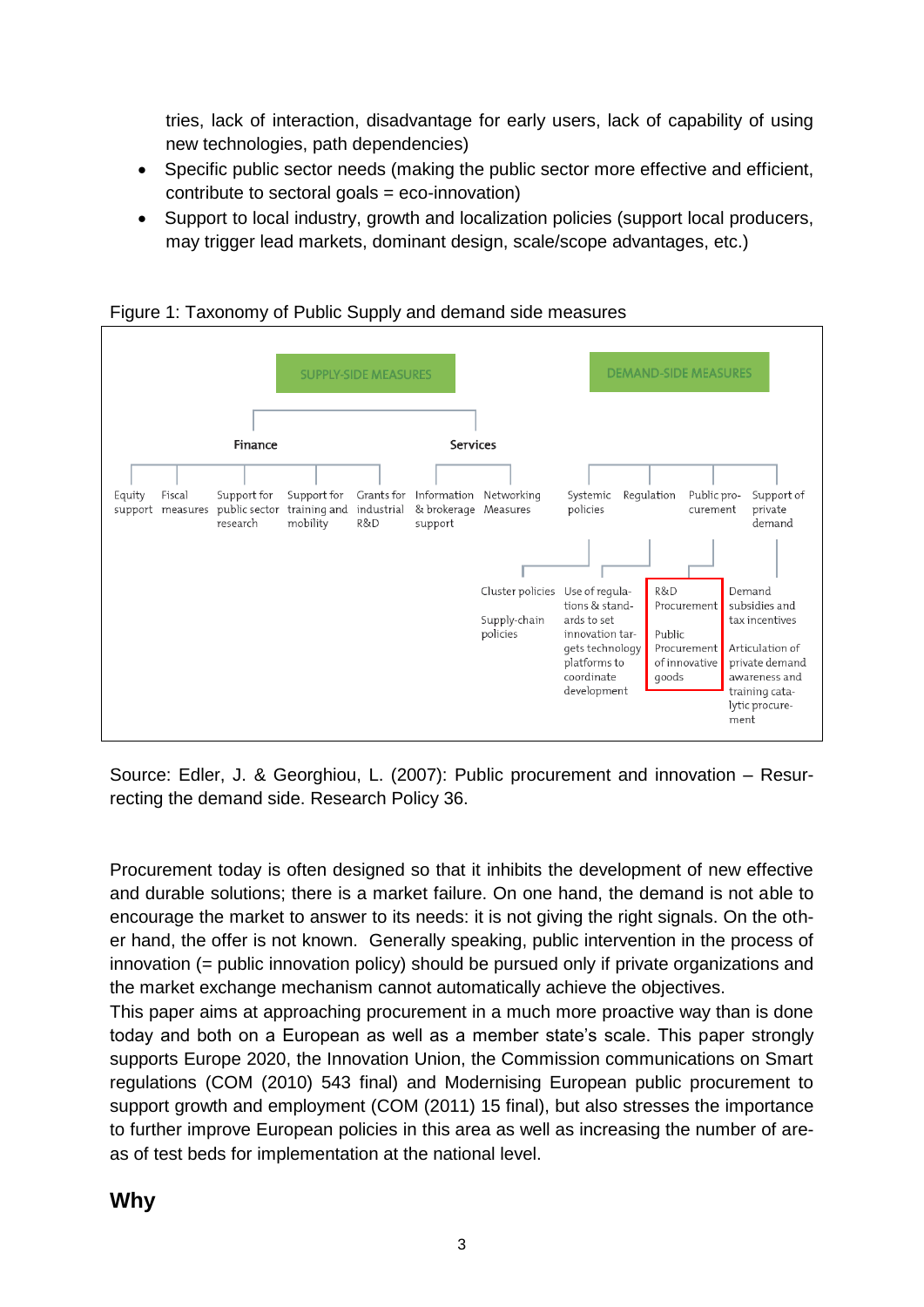Having clear, quality driven incentives linked to public procurement, the public sector have an important tool to further develop and streamline operations, while actively contributing to stimulate innovation and entrepreneurship in business. The government agencies have a role to identify and specify specific needs and financially support solutions from knowledge creation to value generation. Example of such a process is pictured below in Figure 2, where the different phases of a typical product life cycle is shown. By engaging a fair number of companies at each stage the crucial aspect of competetiveness is kept during the whole process.

Figure 2. An example of an innovative procurement process. Courtesy Lieve Bos, DG CONNECT, F2 Unit



The importance of creating such processes is all the more obvious when the size and impact of the public sector in Europe is taken into account. The public sector in Europe is of very large economic importance - nearly 44% of EU GDP is state revenues. The spending by governments and government agencies are considerable in public procurement (19.4% of EU GDP in 2009). In some industries, the rates are much higher – almost 100% in the defence sector and about 40% in the building sector. If, through innovative procurement, the EU succeeds in providing impetus for innovation and produces a public sector that is characterised by greater entrepreneurship and better services, then the EU could create an added value of up to 1.2 trillion Euros by 2020 (based on a report by the Government of the Future Centre).

In an era of fierce global competitiveness, innovation procurement has the potential to:

help the public sector increase long-term effectiveness as well as provide im-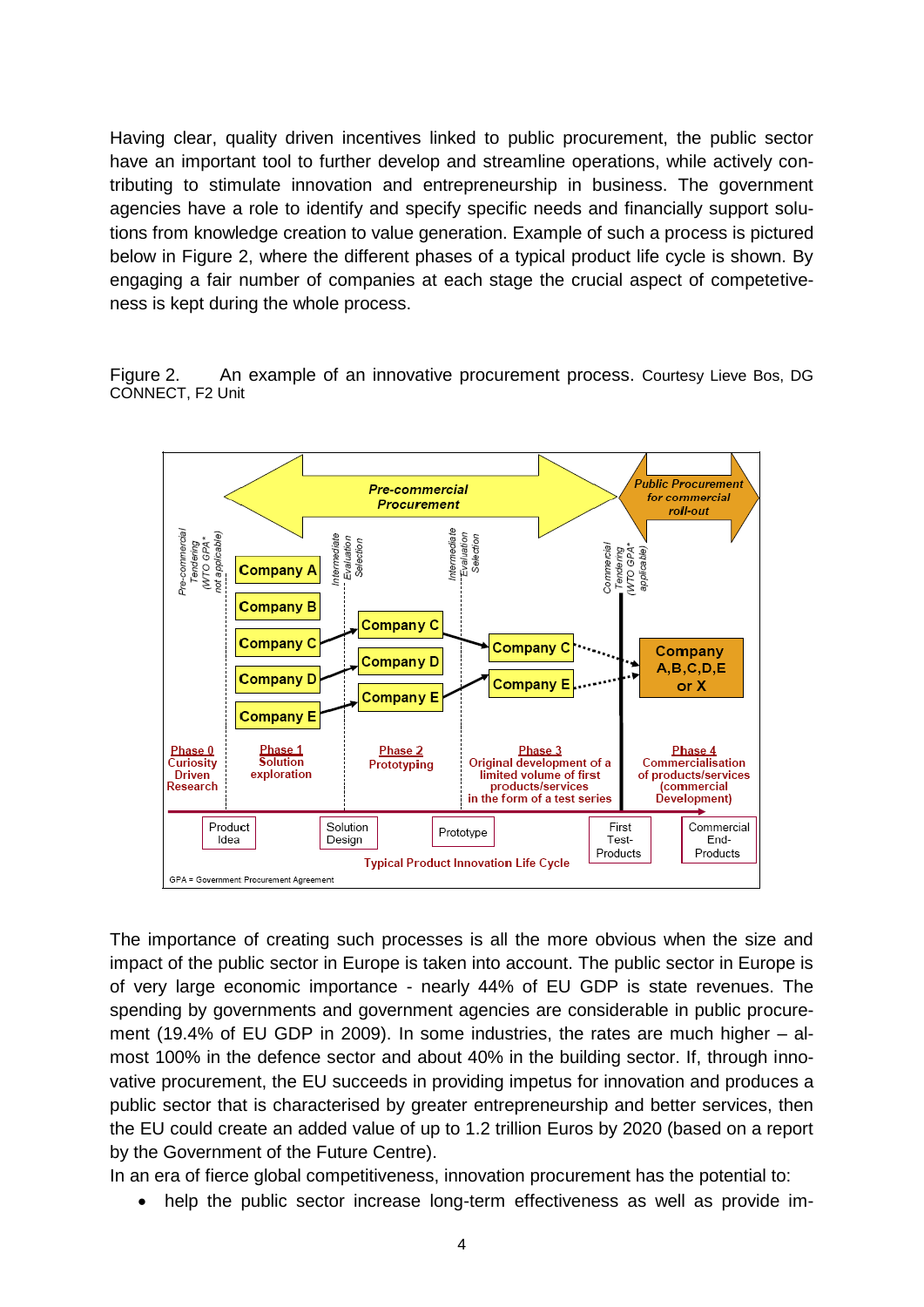proved public services

- be an effective tool in efforts to address major societal challenges
- stimulate demand for innovation, which can strengthen international competitiveness within EU industry
- strengthen Europe's small and medium size businesses

### **How to start – in the member states**

Public procurement of innovation in the European countries is still relatively limited today. Our proposal is aimed at using it more efficiently. It is important for all countries to offer public innovation procurement initiatives. A key aspect of this is to spread knowledge and inspiration and to develop tools so that more players take advantage of innovation procurement. The initiatives should be targeted at public procurers as well as their suppliers, especially small and medium-sized enterprises. For the different member states we have the following suggestions:

### **1.) Initiate pilot trials of innovative procurement containing the following components:**

- A number of public authorities are given a clear innovation procurement responsibility. The selection of the authorities should be based on an assessment of whether there is a need for innovative solutions in the authority's area of activity.
- The public authorities selected will be tasked to identify the most important needs within their areas and how these can be met within the framework of an innovation strategy.
- The government assigns the selected authorities a clear innovation responsibility. This will be written into the authority's "appropriation directions" or similar national governance document. The authorities will be allocated sufficient funds for it to be practical for them to impact markets through innovative procurement, certification, and standardisation work.

### **2.) Introduce a 'Small Business Innovation Research' programme for innovation procurement**

- Initiate pilot projects with a number of the government agencies identified and deemed to have a need for innovative solutions for their own activities.
- Ensure that procurement is financed within the authorities' normal budgets. There should also be an exchange of experiences to inspire the use of incentives of this type used in other countries, e.g. risk funds and insurance solutions.
- Ensure the SBIR programme is experimental in nature

### **3.) Train a new generation into becoming the vanguard of Innovative procurement**

• It is important that the people who will be responsible for the actual procurement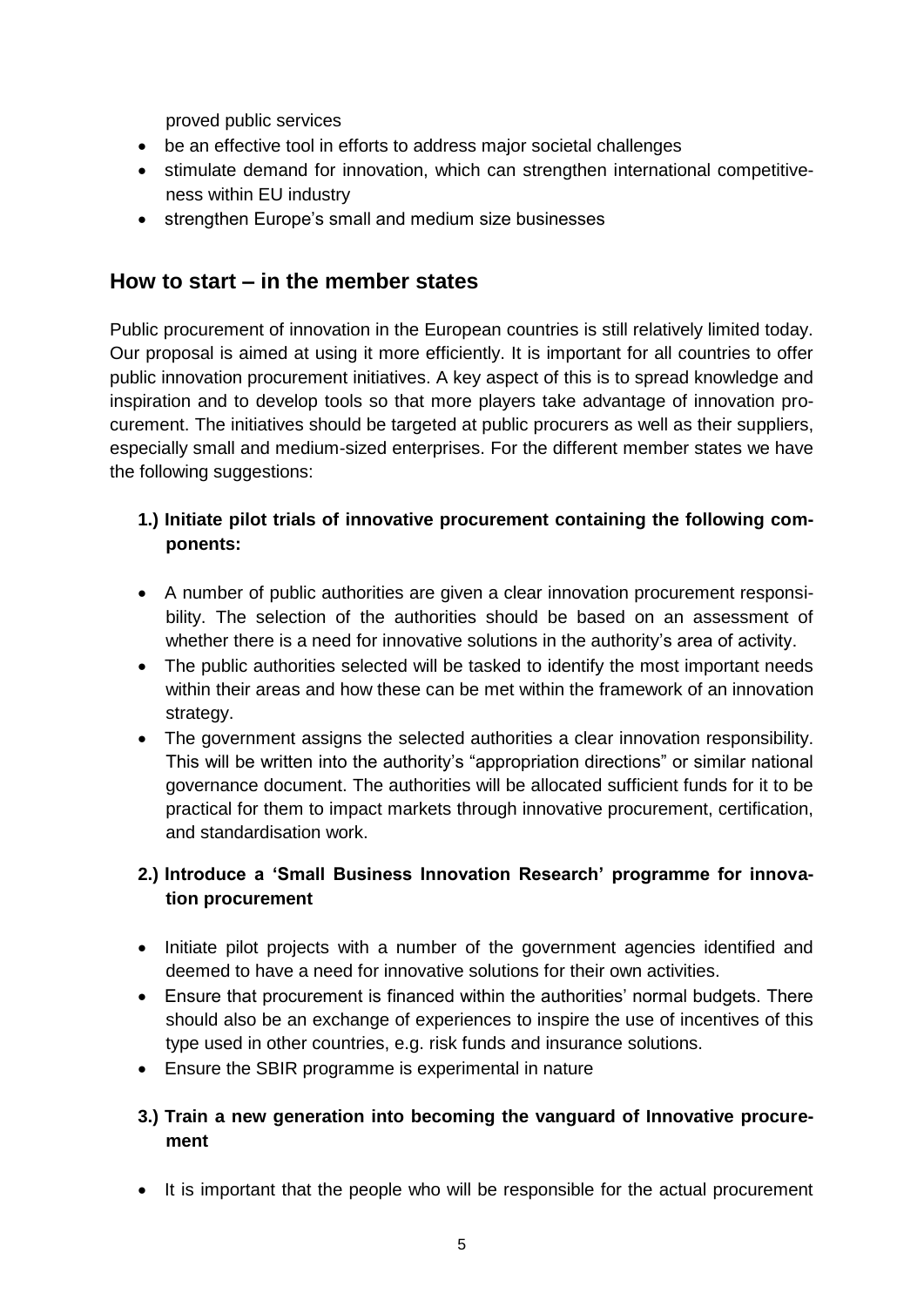process are trained in the new mindset of possibilities rather than risk aversion. A positive attitude needs to be created where a moderate risk-taking is part of the routine. Every innovative procurement process will not be successful

# **How to continue – within the EU**

In order to benefit from the opportunities that joint public procurement offer, not only a regional and national but also a European dialogue is of utmost importance, being strengthened by the organisation of various conferences and concrete initiatives. The Euro-CASE Innovation Platform acknowledges and highly welcomes the initiatives put forward by the European Commission in the past and recommends that the future dialogue should clearly express the innovation ambitions within the public sector and establishes when and how various needs can be met through innovation procurement.

Using innovation to a larger extent is also a matter of identifying human needs and societal problems that are not satisfied / solved at the present time. In order to have an economic impact, human needs must be transformed or articulated into effective demand. If it occurs by means of the market, there is probably no need for policy intervention, but if it does not occur spontaneously, there may be reason to consider innovative procurement as a mechanism to satisfy the needs.

To identify new, hitherto non-existing, products is often a very difficult task requiring the systematic training of procurement administrators. It is not only a matter of articulating demand for new products but also an understanding of which new products can be developed in order to meet the demands and solve the problems. In other words, the new products must be within reach in a reasonable time.

In order to encourage the European organisations and the member states to establish national delegations to stimulate innovation procurement, we put the following three proposals to the European Commission, with the aim of strengthening the European Initiatives for Innovation Procurement:

### **1.) Create a stronger dialogue between the regional, member state and EU-Level**

- initiate a broader dialogue about innovation procurement
- create an extended catalogue of best practice in the member states and the regions
- bring together the different initiatives on the EU-Level under one umbrella
- publish a new communication especially for innovation procurement (follow-up to the 2007 one)
- use the open method of coordination in the field of innovation procurement

### **2.) Establish a powerful European working group for innovation procurement**

A European working group for public procurement of innovation could include representatives from public authorities and organisations, SMEs and industry, researchers from universities and institutes. The working group might bring together the different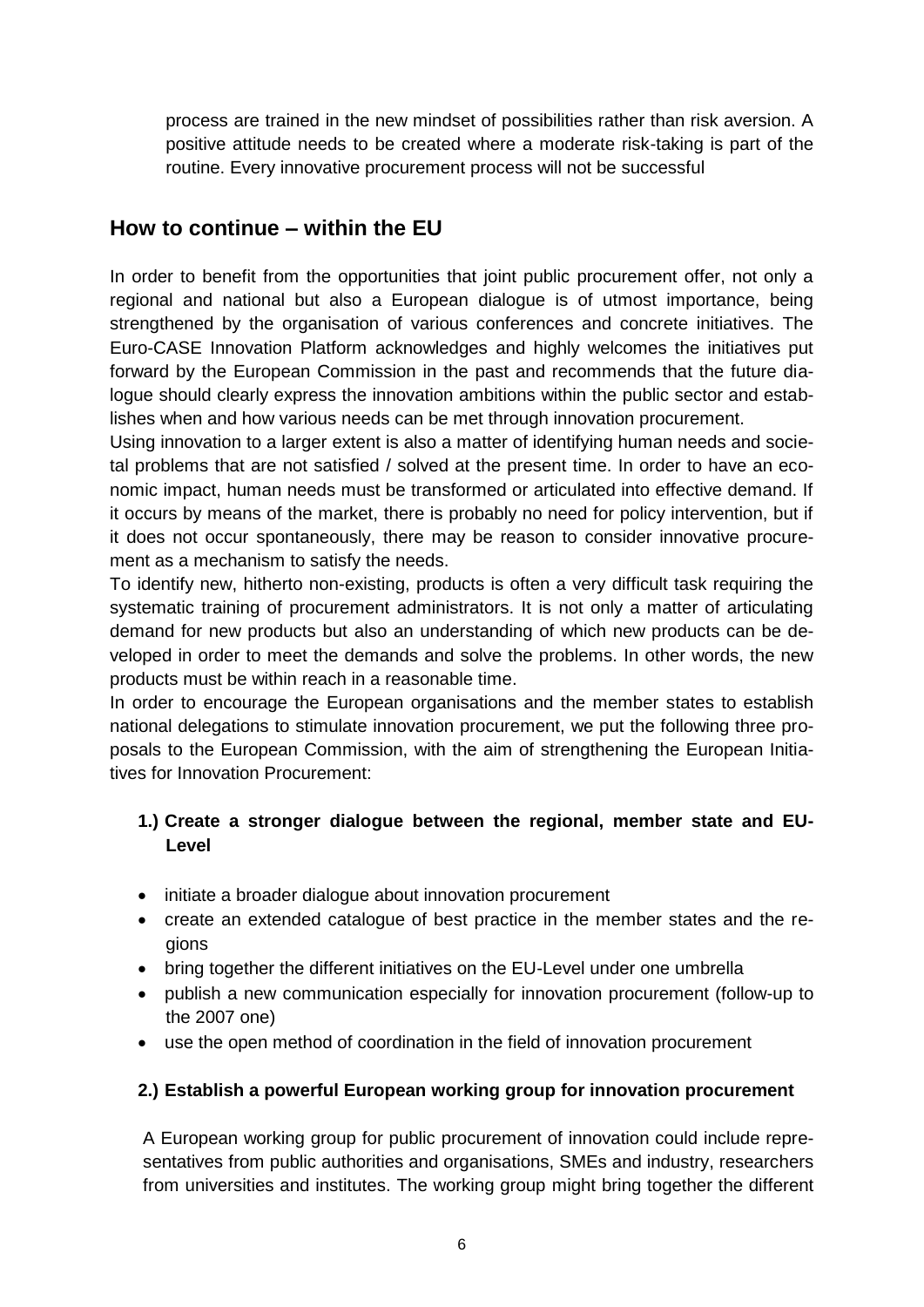initiatives under its umbrella. The working group could:

- give science-based policy advice in the field of innovation procurement
- make suggestions for a reform of the public procurement process
- identify practical measures that can be implemented to strengthen innovation procurement in Europe
- follow up and evaluate the measures
- address issues relating to procurement in various areas such as infrastructure, products and services
- take part in dialogue about the application of European regulations and laws on types of public procurement

### **3.) Identify and support the important public procurers of innovation**

One of the most crucial keys to increasing innovation procurement is to identify and support the important players engaged in the implementation. The European Commission should:

- initiate more stakeholder conferences about innovation procurement in different fields
- build a team of innovation procurement developers who share their know-how with the procurers in the member states and regions
- initiate transnational model projects between the member states
- launch a main web page about the different innovation procurement initiatives of the EU, the different stakeholders and the initiatives in the member states and the regions
- give innovation procurement an important part on the next Innovation Summit
- launch a new Innovation Procurement Award (similar to the German prize "Innovation needs advantage")

# **Three examples of Innovation Procurement in Europe**

In the light of the discussion and recommendations outlined above this section provides an overview of examples of successful innovation procurement schemes across Europe.

### **UK Case study: SBRI**

The Small Business Research Initiative (SBRI) is a programme of competitions administered by the Technology Strategy Board in the UK. The initiative aims to use government procurement to drive innovation by providing opportunities for innovative companies to solve the specific challenges facing government departments and public sector organisations. Competitions for new technologies and ideas are run in order to address specific problems faced by individual government departments or public agencies, and aim to engage a broad range of companies in development contracts.

The SBRI benefits government departments and public sector organisations by enabling them to procure new technologies with managed risk via a phased development pro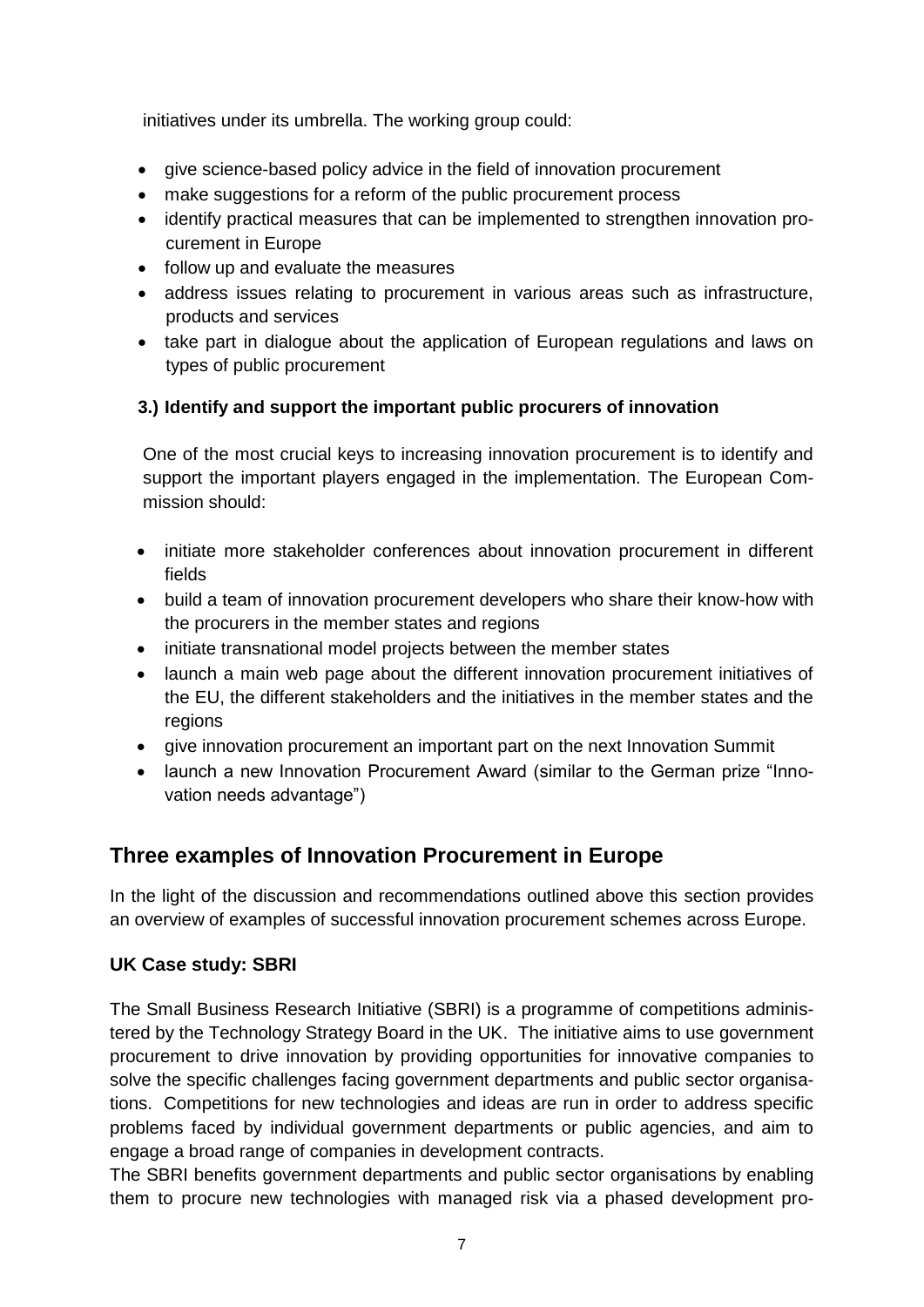gramme. Meanwhile, successful companies are able to gain a lead customer for development and will receive a contract for the full cost of demonstrating the feasibility of their technology. There is potential for a further contract to be awarded to the company for the development of a prototype. This provides a route to market and establishes credibility for further investment.

Companies interested in a particular competition can apply through the TSB or directly through the relevant public body. Ideas or technologies judged to be promising are awarded contracts (usually up to £100,000) to carry out a feasibility stage which lasts from 2-6 months. Those awarded the second phase contract will receive up to £1m for a project lasting up to 2 years.

Though any company can apply, the scheme is particularly suitable for SMEs and early stage companies. It is part of a broader set of innovation initiatives designed to drive growth in the UK. In 2010/11, the SBRI had a budget of £35m.

### [http://www.innovateuk.org/deliveringinnovation/smallbusinessresearchinitiative/competitio](http://www.innovateuk.org/deliveringinnovation/smallbusinessresearchinitiative/competitions.ashx) [ns.ashx](http://www.innovateuk.org/deliveringinnovation/smallbusinessresearchinitiative/competitions.ashx)

### **The Swedish** *Innovationsupphandling*

Every year the total public procurement in Sweden is around 60 billion Euros. The procurement processes very seldom give rise to new products or services.; a fact that made the Swedish government commission an Inquiry in December 2009 to investigate the conditions for public innovation procurement and put forward proposals for measures to increase the application of innovation procurement. In its directives to the Inquiry, the Government stressed that the proposed measures should aim to strengthen the quality and efficiency of public services in its broadest sense with the support of innovation procurement. Such a process should also stimulate innovation and thus enhance conditions for structural changes in the private sector.

The Inquiry proposed an amendment in the procurement legislation; contracting authorities and entities should take innovation aspects into account in their procurement procedures when suitable. The Inquiry also proposed that Sweden should introduce precommercial procurement of R & D services. Even more important according to the Inquiry is information and guidance In order to achieve the desired change of attitudes among contracting authorities and entities the proposed amendment to the legislation is in itself not sufficient, it also requires improved information and guidance. Finally, the Inquiry envisaged a special potential for innovation procurement mainly in three major areas: infrastructure, health and environment.

As a result of the Inquiry the Swedish government put 33 million Swedish crowns (approx. 4 million Euro) in the budget for 2011 for work on Innovative procurement within the public sector, both for information and guidance as well as into projects ('real life experiments' by public agencies). In addition, The Swedish government decided in April 2012 to mandate the Swedish Transport Administration, Swedish Energy Agency and the Swedish Innovation Agency (VINNOVA) to work with innovation procurement for the benefit of future societal solutions and business ideas. This new assignment is a part of the Governments strategy on cleantech and amounts to 3.5 million Euros until 2014.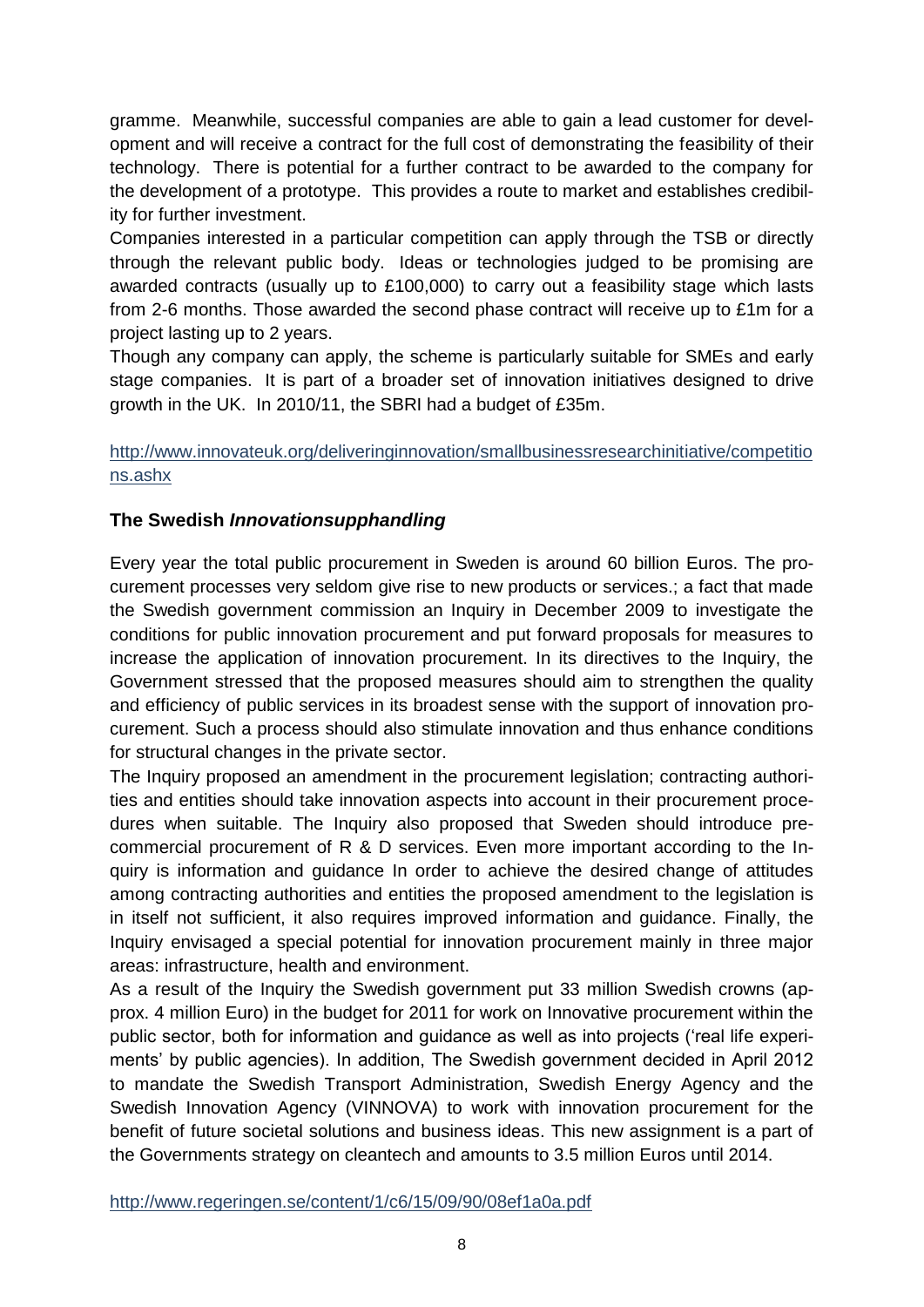### **The Dutch model**

#### *Netherlands entrepreneurial innovation country, NOI*

The government procures around €60 billion worth of work, services and supplies every year. To optimize public innovation procurement the central government initiated the project Public Innovation Procurement (PIP) that works in cooperation with PIANOo - The Dutch Public Procurement Expertise Centre, established 2005, is part of the Dutch Ministry of Economic Affairs, Agriculture and Innovation and comprises of a network of 3500 professionals, set up to professionalize procurement and tendering in all government departments – to link professional procurement with their policy aims, budget and to focus on efficiency i.e. to allow more interaction with the market, competition, innovation and avoid failure costs.

#### *SBIR as an initiative of Public Innovation Procurement (PIP) in the Netherlands*

SBIR – Small Business Innovation Research program originated from the US and procurement procedures were adapted according to EU law with a focus on projects stimulating innovative ideas into innovations with the objective of solving societal problems. The objects are to tackle the grand challenges through innovation, stimulate innovation in particular in SME and increase the service level of government through innovation.

In 2010 SBIR had an approx. budget of € 22m with an initial budget of €1m in 2004. The budget is allocated by the ministry; however, the respective NL Agency executes the two phase program (for the third phase the participants need to find a purchasing organization themselves). Through publication companies are informed about specific SBIR projects with contracts awarding €50000 (Phase 1 – period of 6 months) and €450.000 for R&D (phase 2 – period of 24 months).

Advantages of SBIR for both public innovation procurement procedures and participating entrepreneurs are contracts with tangible deliverables, (small) businesses can co-operate with others but stay in charge, the SBIR contracts are in accordance with operation management of small companies and SME obtain access to new partners, potential clients through government contacts and publicity – all carried out lean and mean.

Examples of SBIR program projects are found within the respective Ministries: e.g. Ministry of Economic Affairs 'Energy conservation with electromagnetic power technology' (2004); Ministry of Transport 'Car of the future: energy conservation in components' (2009) to name a few.

<http://www.pianoo.nl/about-pianoo>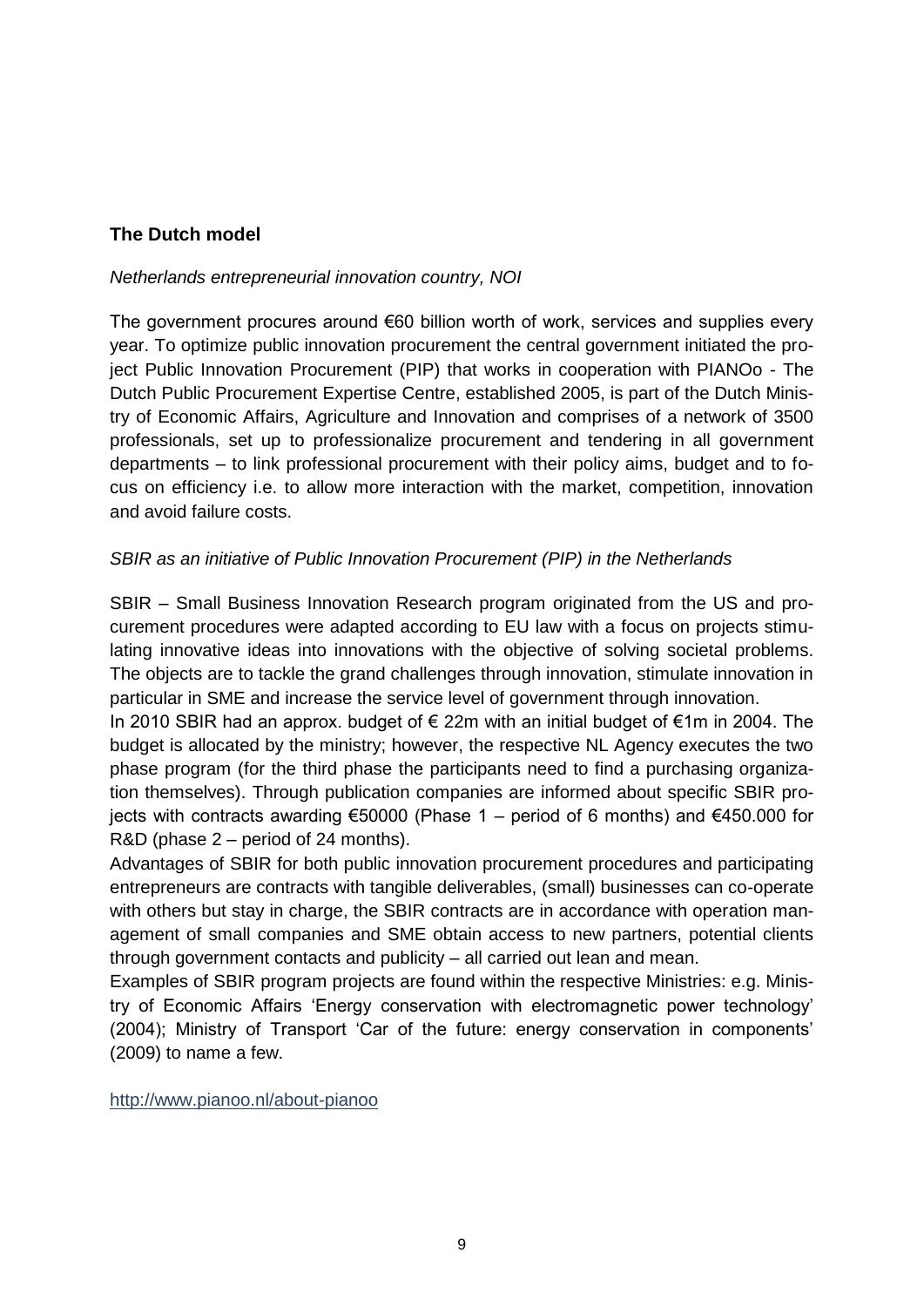# **List of references**

- 1.) Aho et al. (2006). "Creating an Innovative Europe". Report of the Independent Expert Group on R&D and Innovation following the Hampton Court Summit and chaired by Mr. Esko Aho. Brussels 2006.
- 2.) European Council. (2006) Brussels European council 23/24 March 2006, Presidency Conclusions. Brussels, 18 May 2006
- 3.) Finland's EU Presidency. (2006) Demand as a Driver of Innovation Towards a more European Innovation Policy. Discussion Note to the Informal Meeting of the Competitiveness Ministers, Finland, July 10-11.
- 4.) European Commission. (2007) "Guide to dealing with innovative solutions in public procurement. 10 elements of good practice. Commission staff working paper SEC (2007) 280 Brussels.
- 5.) Edler, J. and Georghiou, L. (2007). "Public procurement and innovation Resurrecting the demand side". Research Policy 36 (2007) pp 949-963.
- 6.) Edquist, C. (2009). "Public Procurement for Innovation (PPI) a Pilot Study", Paper no. 2009/13 CIRCLE, Lund University
- 7.) Edler, J. (2009). "Demand Policies for Innovation in EU CEE Countries", Paper presented at the workshop Innovation for Competitiveness INCOM Prague / 22.1. -23.1. 2009.
- 8.) European Commission. (2011) "Horizon 2020 The Framework Programme for Research and Innovation (2014-2020)"

# **Information about the Euro-CASE Innovation Platform:**

Launched in 2012, the Euro-CASE Innovation Platform brings together the expertise of representatives of its member Academies from science, engineering and business. The purpose of the Innovation Platform project is to help put in place the necessary conditions for Europe to increase its innovative power.

If Europe is to succeed we need to create the best possible conditions for individual innovators, entrepreneurs, education systems, research organisations and enterprises. We need to develop a culture that stimulates renewal, innovation and calculated risk-taking.

The Euro-CASE Innovation Platform works on policy papers for Euro-CASE in order to give science based policy advice to relevant EU-Institutions and national governments.

In line with Europe 2020 and the flagship Innovation Union and Horizon 2020, the Euro-CASE Innovation Platform contributes proactively to making Europe the most successful innovation region in the world.

Euro-CASE strives to support and advise the EU and national governments on relevant topics where Euro-CASE, as a pan-European organization with broad links to both academia and industry, are in a unique position to contribute.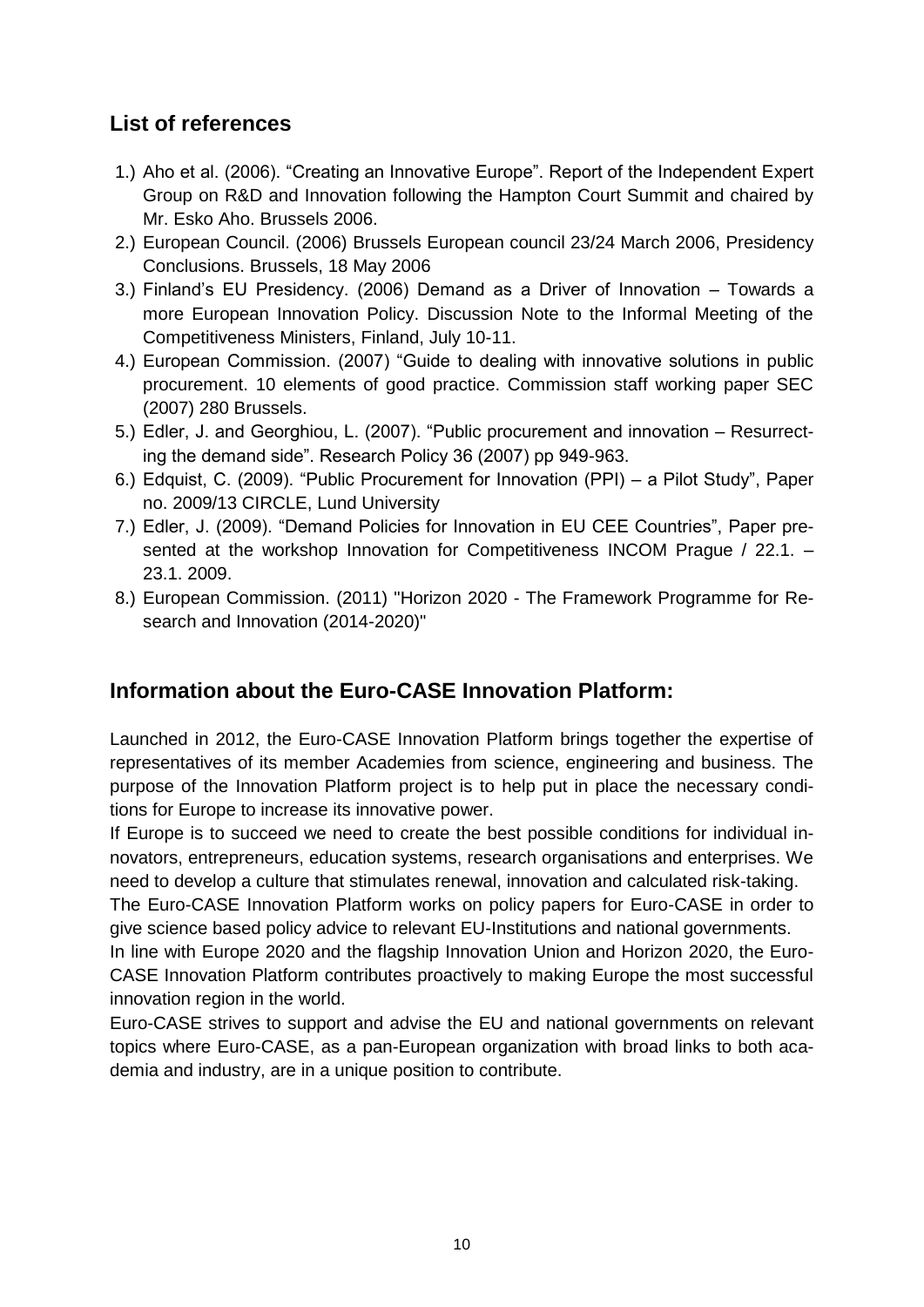# **Members of the innovation platform:**

Magnus Breidne, Vice President, IVA, Sweden Timothy Brick, Executive Director, IAE, Ireland Mark Eliot Caine, International Policy Advisor, RAEng, United Kingdom Johan Carlstedt, IVA, Sweden Sir Mike Gregory, Fellow, RAEng, United Kingdom Ainomaija Haarla, former president, TAF, Finland Rudolf Hielscher, Head of Brussels Office, acatech, Germany Merja Hiltunen, Finnish Liaison Office for EU R&D, Finland Rolf Hügli, General Secretary, SATW, Switzerland Kai Husso, Chief Planning Officer, Research and Innovation Council, TAF, Finland Janosec Jiri, Technology Tvansten Manager, TC ASCR, EACR, Czech Republic Karl Klingsheim, CEO NTNU, NTVA, Norway Karel Klusacek, Director, TC ASCR, EACR, Czech Republic Vojteh Leskovšek, President, IAS, Slovenia Shane McHugh, Head of International Activities, RAEng, United Kingdom Bjorn Nilsson, President, IVA, Sweden Richard Parker, Fellow, RAEng, United Kingdom Ernst Rietschel, Fellow, acatech, Germany Ian Ritchie, Hon Treasurer, RAEng, United Kingdom José Manuel Sanjurjo, Fellow, RAI, Spain Germain Sanz, Fellow, NATF, France Thomas Stehnken, Scientific Officer, acatech, Germany Johan Weigelt, IVA, Sweden Holly Wright, RAEng, United Kingdom

### **Guest speakers**

Nina Widmark, Vinnova, Sweden Michael Jacob, Ministry of Enterprises, Sweden Lieve Bos, Research Programme Officer - Strategy development and implementation, Unit 2 Strategy for ICT Research and Innovation, DG INFSO Marion Dewar, Member of Cabinet of the Commissioner for Research and Innovation Máire Geoghegan-Quinn Rudolf Hielscher, Head of Brussels Office, acatech, Germany

This paper complies with the "Euro-CASE Guidelines on advising policy makers and society"

**Contact address of Euro**‐**CASE:** Euro-CASE Grand Palais des Champs-Élysées | Porte C Avenue Franklin D. Roosevelt 75008 Paris, France T. +33 1 53 59 53 40